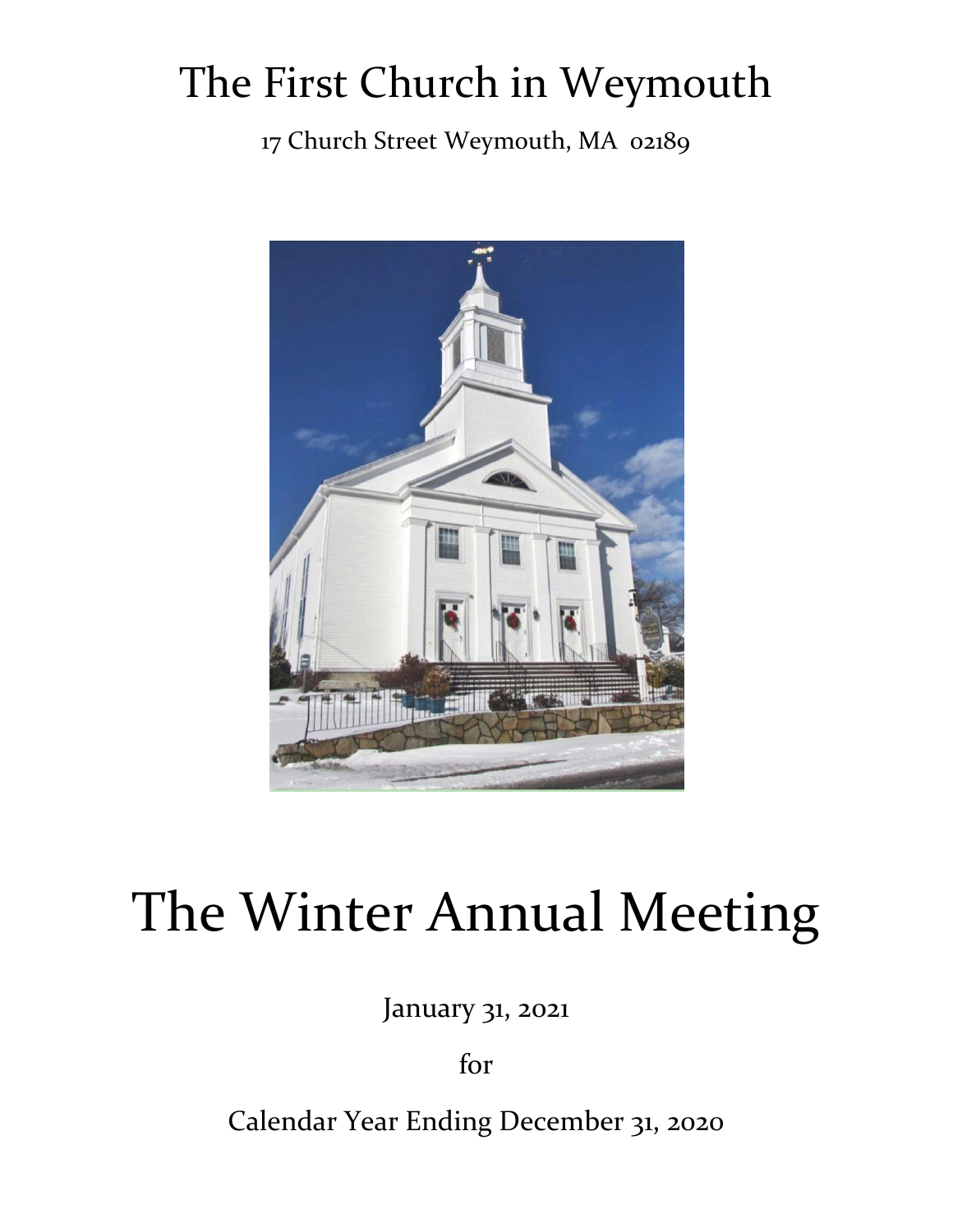Dear Members and Friends,

Greetings in the name of our Lord and Savior, Jesus Christ. We have begun another year albeit very differently. It was just after our Ash Wednesday Service that we had to suspend in-person worship due to the Covid-19 pandemic. Let us reflect on how we managed to succeed in God's mission as a church.

Prior to the closing we had begun a Bible Study reading and discerning the Book of Job. There were two sessions on Weds: 1pm and 7pm. Each session was well attended, and we engaged in reflective dialog upon completion of each chapter. Thank you for your interest!

Guided by The Holy Spirit, we hit the ground running. Talk about OJT (on the job training)! Necessity truly is the mother of invention. Thanks to all of you who trusted in and believed that God would find a way for us "keep a go in'" with weekly worship services. We formed a nucleus of individuals that made a commitment to be present each week. The purpose was to create and produce live-stream versions of a modified worship service to honor God and to supplement the heartfelt absence of in-person worship.

From that birthed "The First Church Worship Team" comprised of: June & Mark Simmons, David & Debi Llewelyn, Jane Cleary-Kirk, Ralph Fergason and yours truly. I feel compelled to say that each one of these faithful servants of God and First Church unswervingly stepped up and with spirit filled enthusiasm along with an occasional HUH?, forged ahead sharing careful thoughts and approaches to provide all our members and friends similar but a little different, renditions of the Church Calendar Year. Words of gratitude and appreciation will never exceed my heartfelt joy and complete love and respect for each and every one of you. Maybe we could add some food into the mix, too!

Why not? We have a huge parking lot…so… "Let's do it!" and together with all who attended, we did! What a blast!! I love live and I really love being outside! Worship, Communion, Annual Meeting and food, too!

> *"Shout for joy to the Lord, all the earth. Worship the Lord with gladness; come before him with joyful songs. Know that the Lord is God. It is he who made us, and we are his; we are his people, the sheep of his pasture. Enter his gates with thanksgiving and his courts with praise; give thanks to him and praise his name. For the Lord is good and his love endures forever; his faithfulness continues through all generations." Psalm 100*

As if that was not enough. Mmm….

Palm Sunday = palms, Easter Sunday = lilies & tulips, Mother's Day = love & food, Father's Day = love  $\&$  byof/b, Thanksgiving = FOOD and lots of it! Thank you all who participated in every way to implement and facilitate each event. A special "Thank you" to Don Trudeau and the Kitchen Krew for shopping, preparing and serving these two extra special drive through meals. *Abbondanti!*

We prayerfully and cautiously opened for in-person worship for a few weeks. That was so refreshing to see all who attended. I know it was difficult to stay home during this time and you were in our prayers. Everyone's personal choice to safeguard one's health and safety is paramount especially during this ongoing coronavirus pandemic.

Our Advent and Christmas celebrations were blessed with music, candles and sharing in God's word. We once again welcomed the birth of out Lord and Savior, Jesus Christ, in this new world with old world challenges. For a moment in time, we all stood still quietly holding the "light of the world" in our hands singing "Silent Night, Holy Night", to welcome our Immanuel, God with us.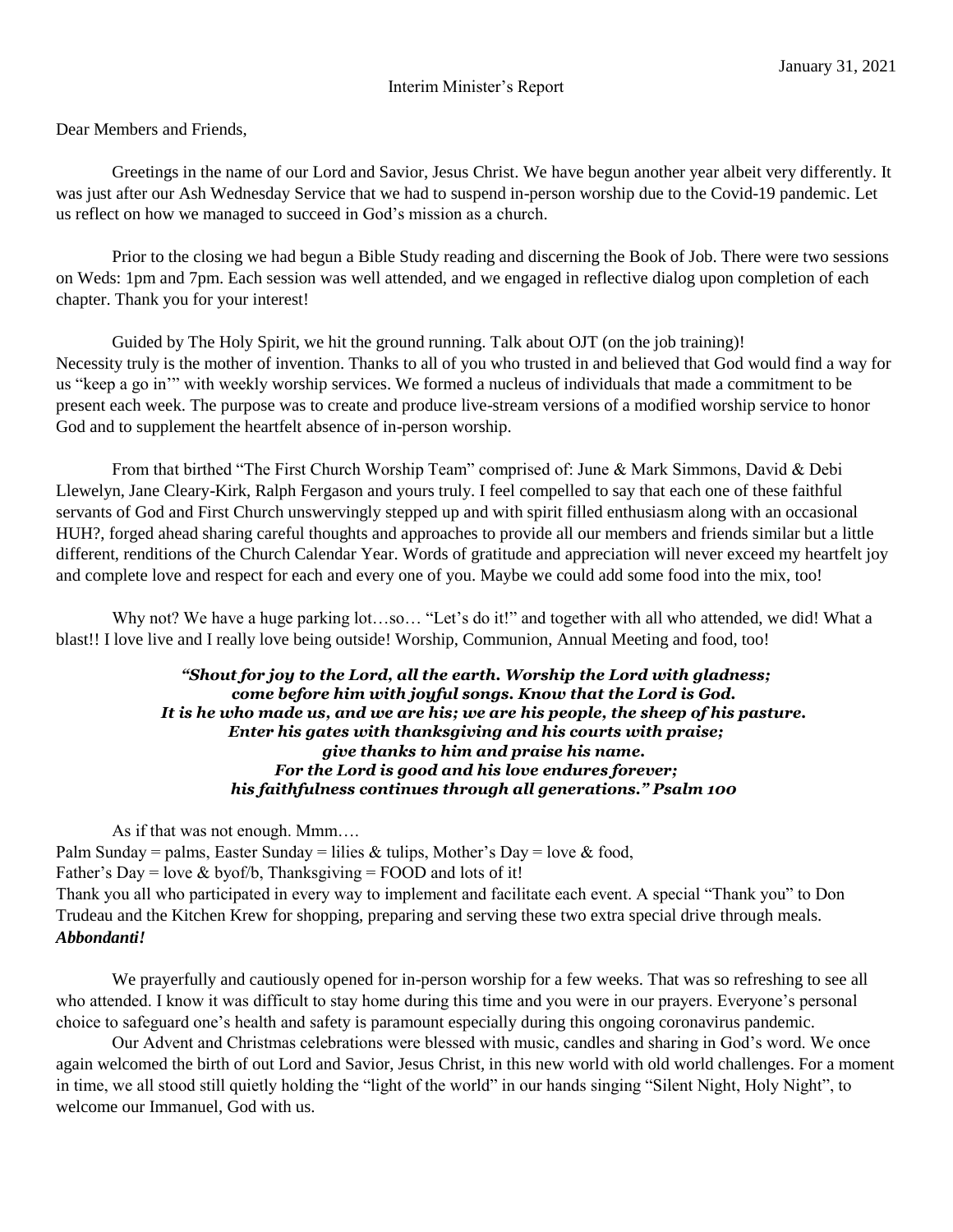May God be with us still to guide us, comfort us, hold us and heal us in His arms of unconditional love. If ever we needed you God, we need you now. This past year has been both a challenge and a blessing. A challenge in seeking ways to fulfill my obligation as your Interim Minister and a blessing by being called to do so. This would be impossible without your love and support. We may not always get it right but exploring new ideas, trying and implementing them and then learning from them is always better than just waiting around.

The peace of Christ be with you and may God be with you until we meet again.

Yours in Christ, *John* Rev John A. Robie Interim Minister The First Church in Weymouth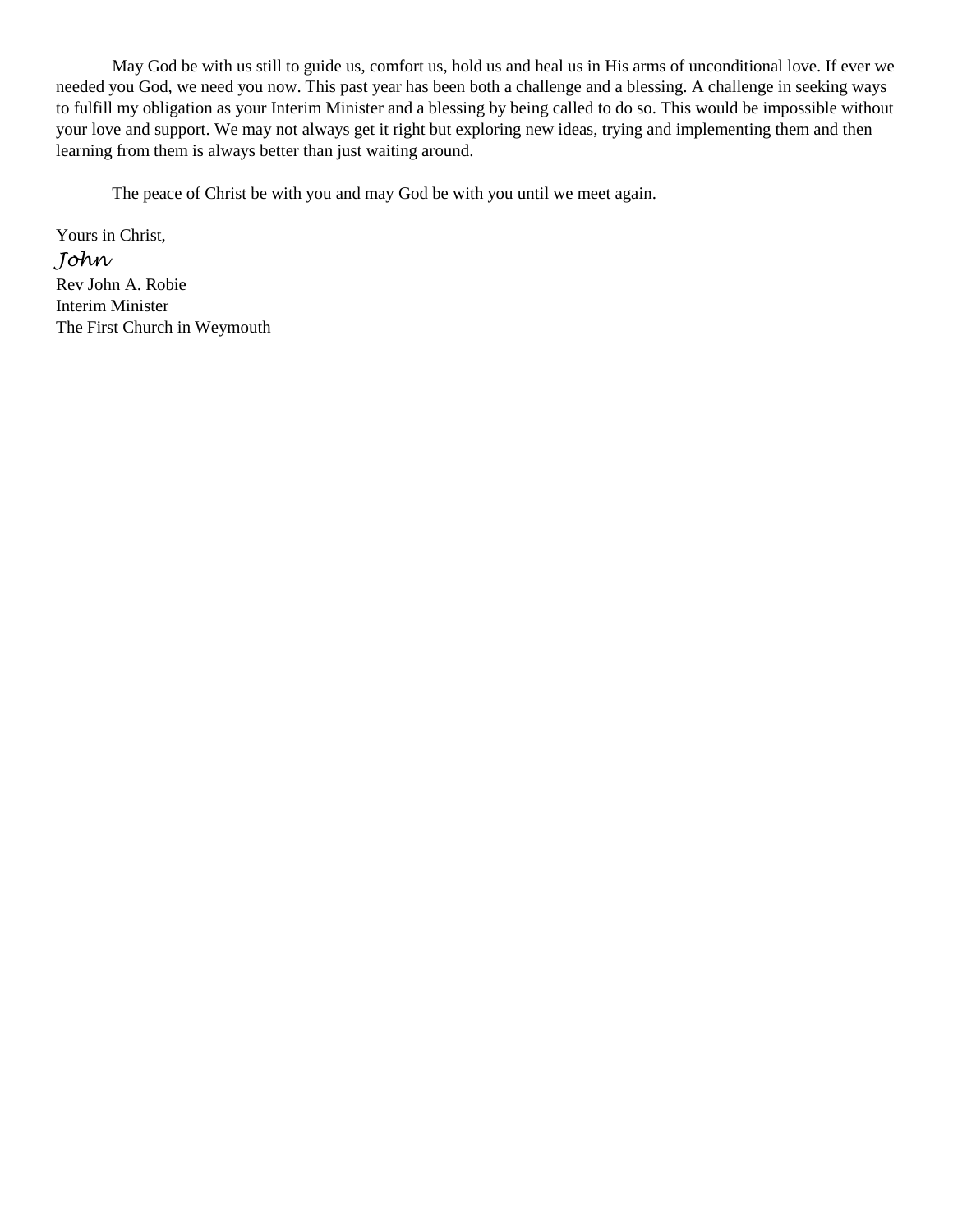## The First Church in Weymouth 2020 Church Council Annual Report

Our Church Council meets the second Tuesday of every month, except July and August, at 7:30PM typically in the small hall and anyone is invited to attend our meetings. This year started off normally but with the Covid 19 impact in March most of our meetings over the past year have been virtual meetings via Zoom. We also continued to meet through the Summer months to ensure effective communication within our Church Community. The members of our Church Council during 2020 were as follows:

| Mary Chenette: Church Council elected   | Robie Nickerson: Auditor                    |
|-----------------------------------------|---------------------------------------------|
| Dick Sharp: Church Council elected      | Karen Keenan: Financial Secretary           |
| Pam Pepe: Moderator Appointee           | Ray Bean: Trustees Chair                    |
| Angela Service: Moderator Appointee     | June Simmons: Deacons Chair                 |
| Don Trudeau: Pastor Appointee           | Lisa Snow: Christian Education Chair        |
| Tom Wilburn: Pastor Appointee           | Ralph Fergason: Publicity Chair             |
| Lisa Snow: Sunday School Superintendent | Dick Sharp: Finance Chair                   |
| <b>Gene Hunt: Youth Director</b>        | Dorothy Pflaumer: Missions & Outreach Chair |
| Franklin Pepe: Clerk                    | John Robie: Interim Pastor                  |
| <b>Mark Simmons: Treasurer</b>          | David Llewelyn: Moderator                   |

Our Church's normal operation has been drastically impacted over the past year and much of the Church Council's effort has been in working through and supporting the Church during the Covid 19 Pandemic. Our Church has done a great job of reacting and supporting each other through the challenging year of 2020. Examples of this include supporting and adhering to safe practices when we were able to meet in person, moving forward with nominating and forming a Pastor Research Committee, creating and implementing a Congregational Survey to support creation of our Church Profile, Mother's Day Lunch drive through, significant progress in creating an online presence and streaming our worship services, multiple drive in Church services, drive in Fall Annual Meeting, small hall redesign, downstairs bathroom and hallway upgrades, collages of our Church Family in the Abigail Adams entrance hall, a turkey dinner drive through and our second annual One Hour of Peace.

We continue to work with John Robie, our Interim Minister, this past year and really appreciate the great support that John has given our Church with all our activities over this challenging year. Our covenant with John is for the position of Interim Pastor and the intent is to extend this covenant with John until we are ready as a Congregation to call our next Settled Pastor. In our discussions with John on filling the Interim Pastor position, the Diaconate made it clear that John's acceptance of the Interim Pastor position would not preclude him from also being considered for the Settled Pastor position.

Our Church made nominations and formed a Pastor Research Committee early in the year to define what our Church is looking for in our next Settled Pastor. The Pastor Research Committee created and distributed a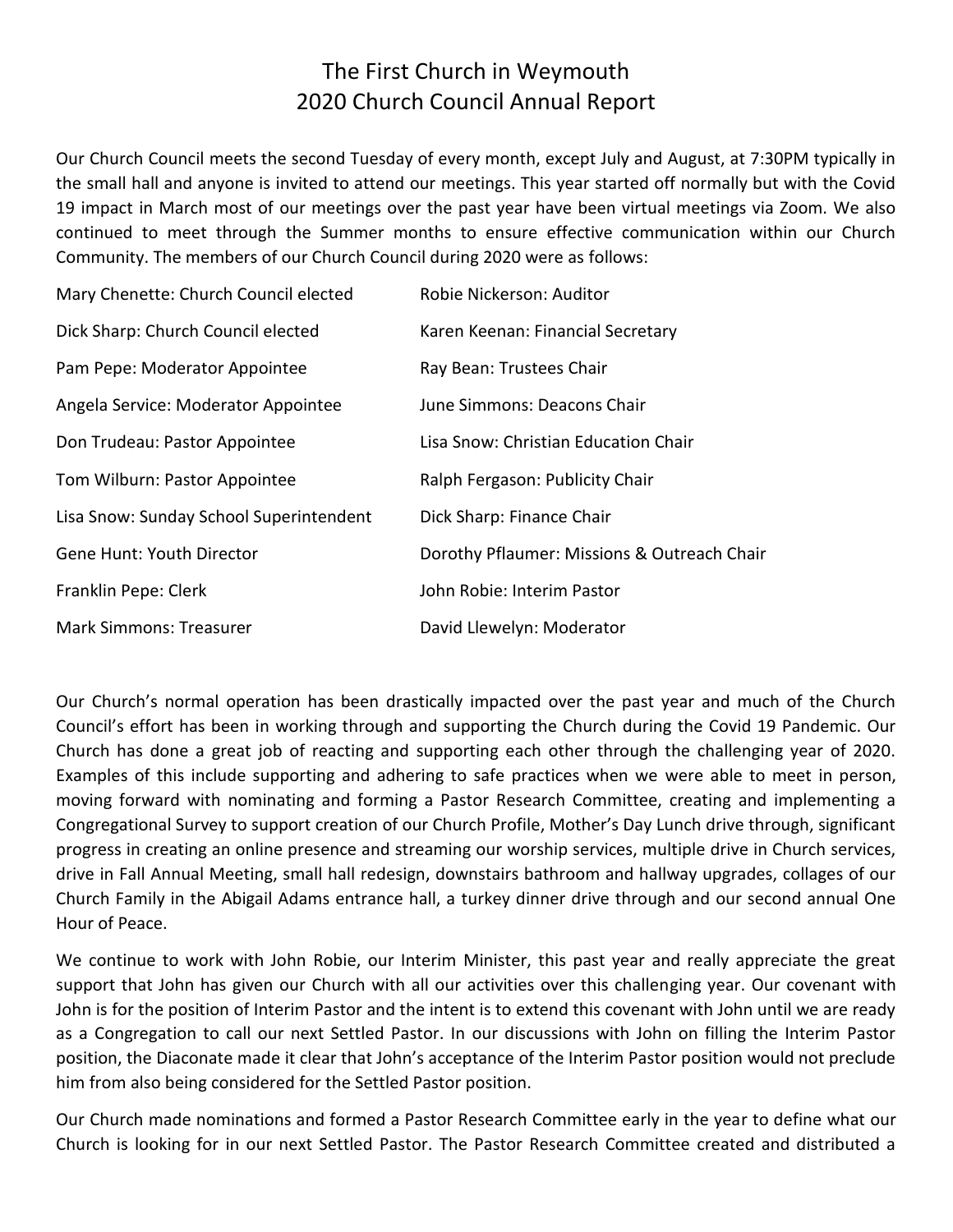survey to our Congregation during the Summer to help in creating a First Church in Weymouth Church Profile that will be presented for Congregational approval at our Winter Meeting. With the acceptance of this profile, the Pastor Research Committee plans to make a motion to terminate this committee so that the Church can move forward in forming a Search Committee for our next Settled Pastor. The coming year will be an exciting time for our Church.

Our year was concluded with the nominations for our 2021 Committees and Boards submitted to the Congregation for approval. With much of our interaction over the past year virtual, continuing to staff our Committees and Boards has been extra challenging. We are looking forward to getting back to normal operations at some point in 2021 with continued good discussion and collaboration in determining how we move forward as a Church! There are significant changes underway at First Church in Weymouth and I appreciate the caring and support that you all have given to our Congregation during this historic and transitionary time for our Church. There continue to be open opportunities to get involved in the various committees and boards of our Church so if you are willing to serve in the broader mission of our Church, please reach out to me or any of our Church Council members for additional information.

Respectfully Submitted,

David Llewelyn, Moderator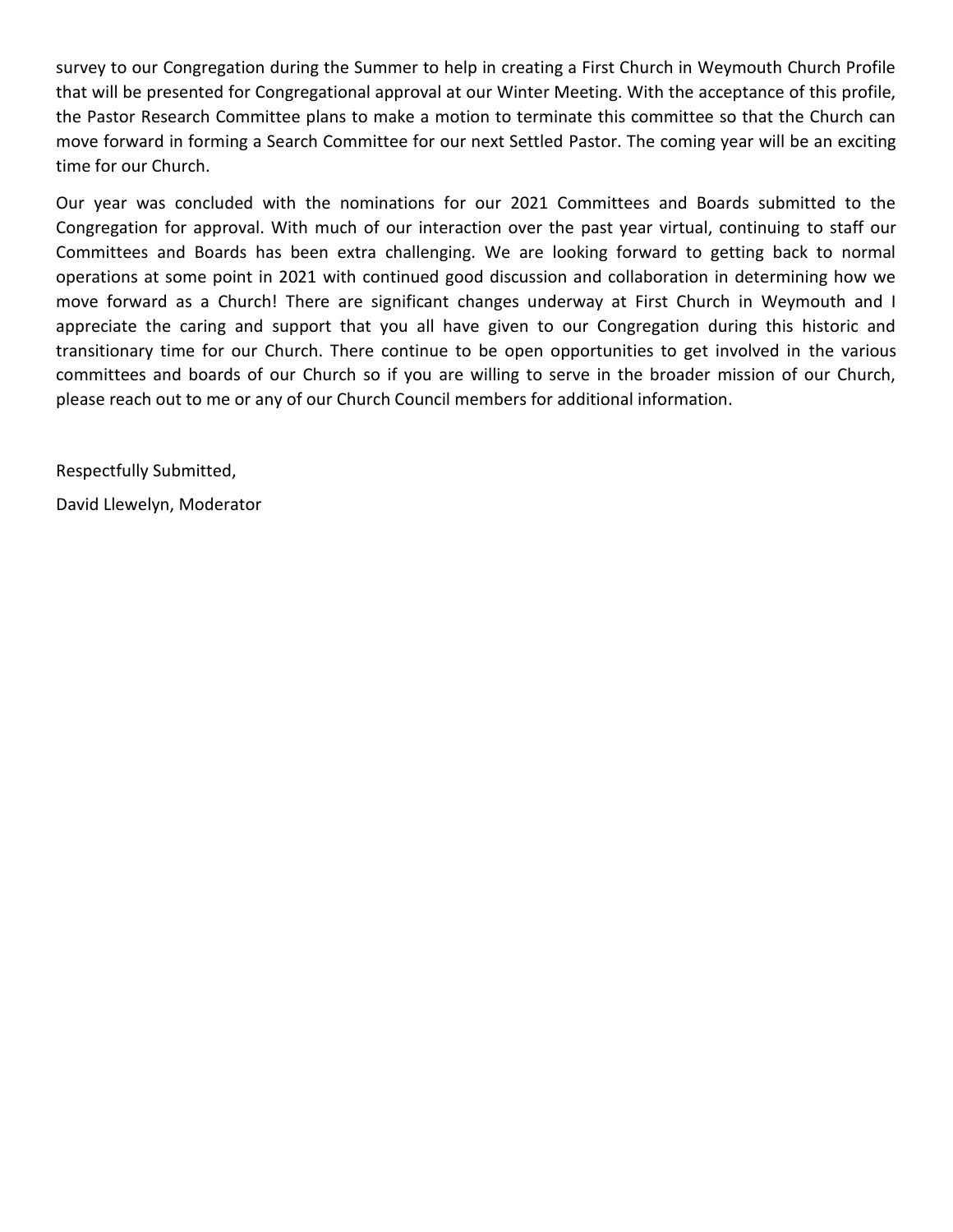## THE FIRST CHURCH IN WEYMOUTH

#### REPORT OF THE DIACONATE

## JANUARY 31, 2021

"It is as exciting time at First Church. We have a great Interim Pastor and a willing and happy congregation. We have new ideas and so many people willing to help. We are approaching Lent again and we hope to have some great new additions beginning with an Ash Wednesday service. Stay tuned for all the details."

This is how my report ended in 2020. We did have the Ash Wednesday Service and it was wonderful. As we progressed further into Lent, we were all dealt a blow with the spread of a global pandemic. There is no play book, no instructions on how to deal with something like this. The news was changing everyday and it was always getting worse. Sadly, we were called upon to make an extremely fast and an incredibly sad decision. We shut down our church. It could not be helped not could the impact be denied. Thanks to some very quick thinking and some hard work, we became a remote church, coming into your home via Facebook and You Tube.

Lent was navigated and we even had a drive thru Palm Sunday where we had our service and after the service, we handed out palms and hello's by driving around the church driveway. We did the same thing on Easter Sunday by handing out the Tulips and Lily's people had ordered. We continued our remote services every Sunday and even added a Wednesday Evening Prayer Service. During the summer it became necessary to set up some in-person worship services to see if we were able to deal safely with our current restrictions. We had two in person worship services which went very smoothly and safely.

As the summer turned to fall, we had an outside "Family Picnic Sunday" held in our parking lot. We social distanced and brought our own lunches and a great time was enjoyed by all who attended. We then hosted our Annual Meeting on October 4, 2020 also in our parking lot. It was then we began discussing reopening the church for in person worship. With careful planning, and organizing, we opened our doors for in person worship on October 25, 2020. We were limited to no more than 50 people. Social distancing and masks were the proper attire for a Sunday at church. We also had to begin taking pre-registrations. I know how foreign that sounds, but we were (are) required to do that for the purposes of contact tracing.

All went well through the fall and before we knew it, it was Advent. We enjoyed a beautifully decorated church and a more "normal" feeling in our worship. We had our second annual Hour of Peace on December 19, 2020. We also had a beautiful Christmas Eve service. Sadly, this new "normal" came to a screeching halt just after Christmas as the spread of the virus became too fast and dangerous. The numbers continued to rise at an alarming rate. At the January diaconate meeting, it was voted to close the church to in person worship until further notice. Please know this is not ideal, nor a move that was made lightly. Our most profound hope is to be back worshipping together in the future.

As we look forward to 2021, and begin to prepare for Lent, it is my sincere hope we can all be together for Easter Sunday on April 4, 2021 and beyond. We have so much to look forward to. Currently, I wish to thank some of the deacons whose terms are up. We will be saying good-bye to Pat Couper and Rob Snow and thank them for a job well done. We will also be saying good- bye to Janese and Gene Hunt and welcome in their new role as Senior Deacons.

As always, please feel free to contact me at any time. I am always available to answer any questions or to discuss any issues you may have or want to share. I have been trying to reach out with cards and calls to let you all know we are still here and very much interested in what is going on with you.

Let us all pray for a kinder and gentler 2021.

Blessings to you all~

Respectively submitted,

June Simmons, Chair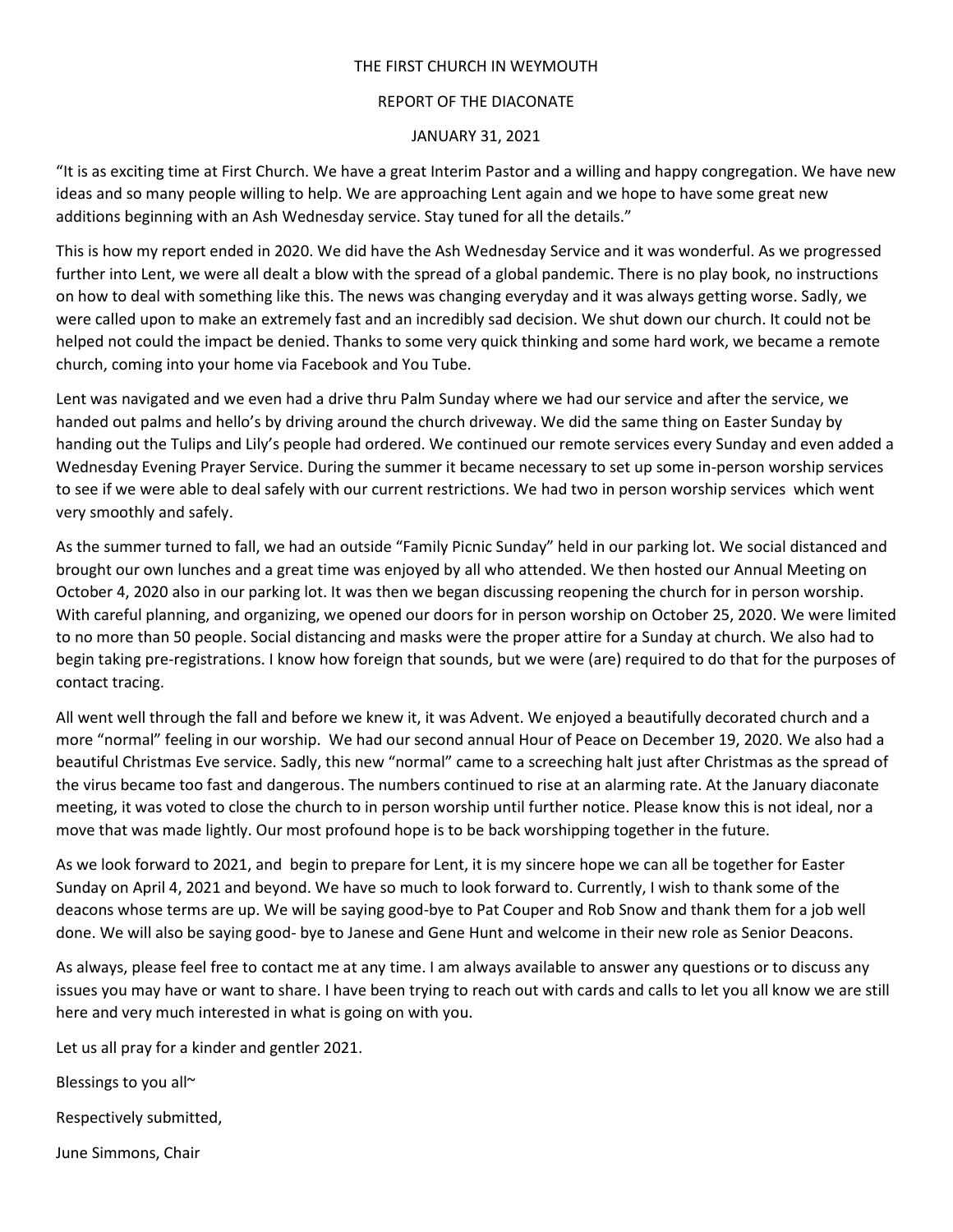

## **MISSSIONS AND OUTREACH REPORT**

2020 is not a year that any of us want repeated. Missions Committee began the year making plans and anticipating upcoming events……and then along came Covid19! This is when the saying "Life is what happens while you're making other plans" becomes reality! So we adjust!

Together, First Church family and friends have once again overcome obstacles and reached out to those in need of our help.

- Organized by Marilyn Wilburn, through mail and online contribution set up by Mark Simmons, \$1,300 was donated by church family (and matched) for the annual Lenten Heifer project.
- We were still able to prepare and donate bag lunches each month to Father Bill's (with the help of Bill Pflaumer since the committee wasn't able to be together)
- Elaine Bean kept in contact with the Friends of the Homeless shelter in Weymouth, and brought baby items as needed.
- Karen Keenan organized the Christmas Gift Stars for the Friends of the Homeless online. Everyone delivered their gifts to the church and Karen and Leo delivered them to the Friends office for distribution to the families
- Church Family loaded the church Christmas Tree with hats, gloves, mittens, scarves and socks and they were taken to both Weymouth Youth and Family Services and Father Bills.
- Sandy Welch knitted baby blankets for baby baskets and Family Services.

Although several planned events were not possible in 2020, we will be hopeful that the months to come will see a sense of normalcy return, and we can again add our annual rummage sale, Church World Service projects, and breakfast with Santa to our list.

On behalf of the Missions and Outreach Committee, Thank you all!

Dorothy Pflaumer, Chairperson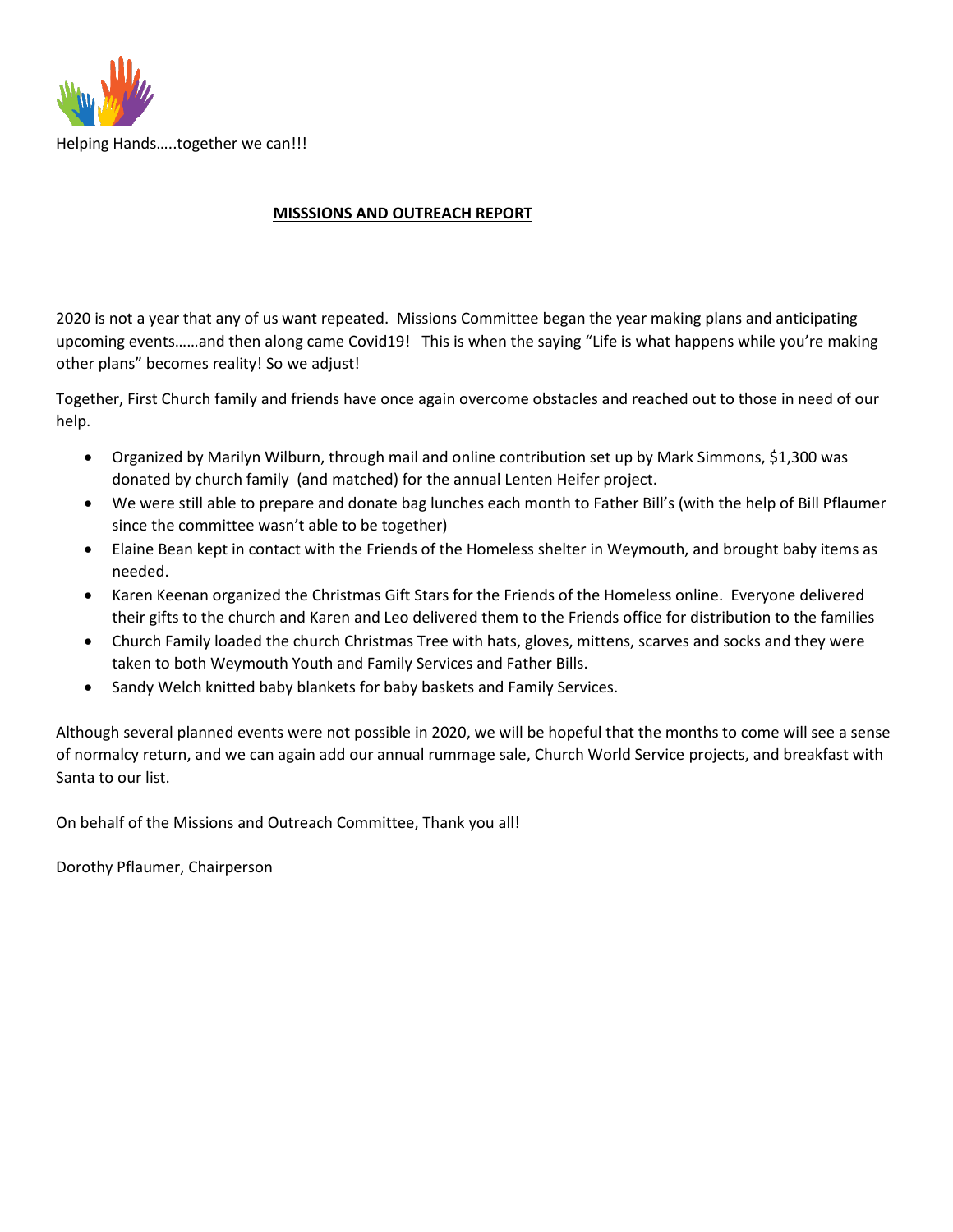## The First Church in Weymouth

## Christian Education Committee

Annual Report 1/31/2021

The CE committee met in January and February of 2020 with much anticipation of our upcoming planned Jerusalem Village which would have been held on April 5, 2020. Unfortunately we were faced with the Covid 19 pandemic and plans were put on hold.

The CE committed communicated through email to make decisions we felt were in the best interest of the church. We cancelled plans for Jerusalem Village, we did not have our annual Children's Day/ All Church Picnic and made the decision to not have Sunday School classes until further notice.

I believe we had all hoped that we could have our events in 2021, but here we are still faced with the same challenges of 2020 due to the pandemic. We are looking forward to when we can begin to plan for these events again.

Our Pastor offered Bible study in the afternoon and evening during Lent in 2020 prior to the pandemic. He now has offered a link to Read the Bible in a Year on his weekly email and I hope those interested have clicked on the link.

We are blessed and give thanks for all who participated in the Christian education at the First Church in Weymouth especially those families who brought their children or grandchildren to First Church and the many kind people who volunteer in our programs and committee work. We look forward to when we can resume or usual activities. Until then, stay safe.

Respectfully submitted,

Lisa Snow, Chair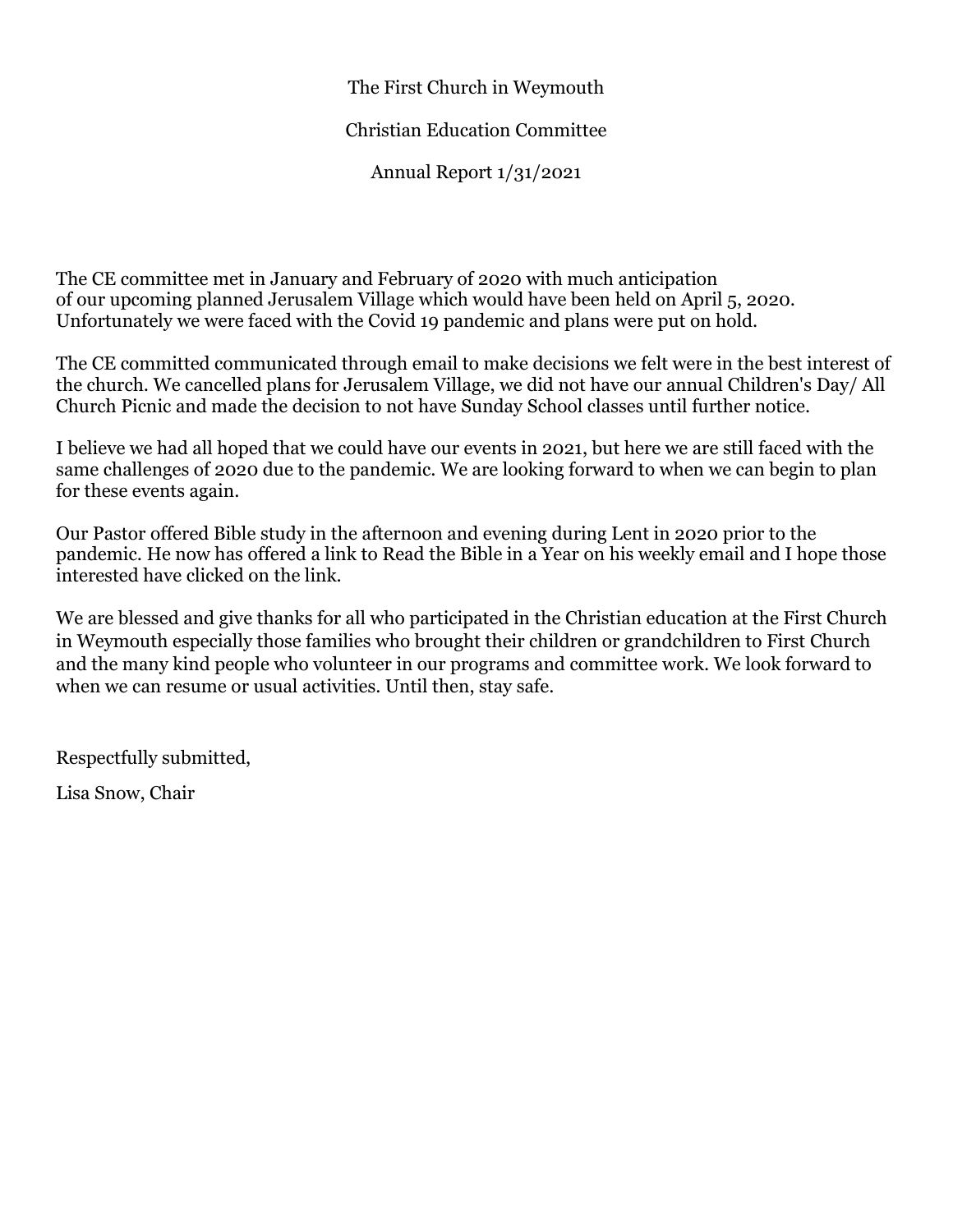In 2020, it was my pleasure to again serve as Financial Secretary for First Church in Weymouth.

2020 was a year of unprecedented activities and decisions for First Church in Weymouth. Thanks to the initiative and commitment of the church membership we have negotiated through the suspension of in-church services and socials, and the initiation of online services, drive-thru dinners and Zoom meetings.

The good news is, despite the fears of the pandemic, the political unrest and the racial divides of the past year, the life of the church remains vital and vibrant. We recognize more than ever the importance of being part of a church community and have continued to practice our faith through regular giving. First Church in Weymouth continues to thrive because of all of you who, like Abraham, are blessed to be a blessing. We thank you for your continued support.

As usual the Finance Committee and Financial Secretary successfully performed the weekly banking and reporting responsibilities for Church income, including missions giving, building maintenance donations, church rentals and special donations and events, as well as general giving and donations to the Pastor's Discretionary Fund. Donors received consolidated giving statements semi-annually as recommended by the Church Council.

New this year is an online option for giving through the tithely application. We are grateful to Mark Simmons for establishing and administering this application.

2021 offering envelopes, which include weekly envelopes for contributions to the General Fund, as well as monthly pink envelopes for contributions to the Pastor's Discretionary Fund, have been distributed.

I want to thank the Finance Committee for their willingness to serve as needed and their commitment to providing accurate accounting of First Church's income: Laura Anderson, Fred Bonk, David Llewelyn, Robie Nickerson, Mary Obey, Anita Sharp, and Richard Sharp.

As always, if you have any questions or comments about the collection and recording of church funds, please feel free to talk to me or email me at [kandlkeenan@comcast.net](mailto:kandlkeenan@comcast.net)

Respectfully submitted,

Karen Keenan

Financial Secretary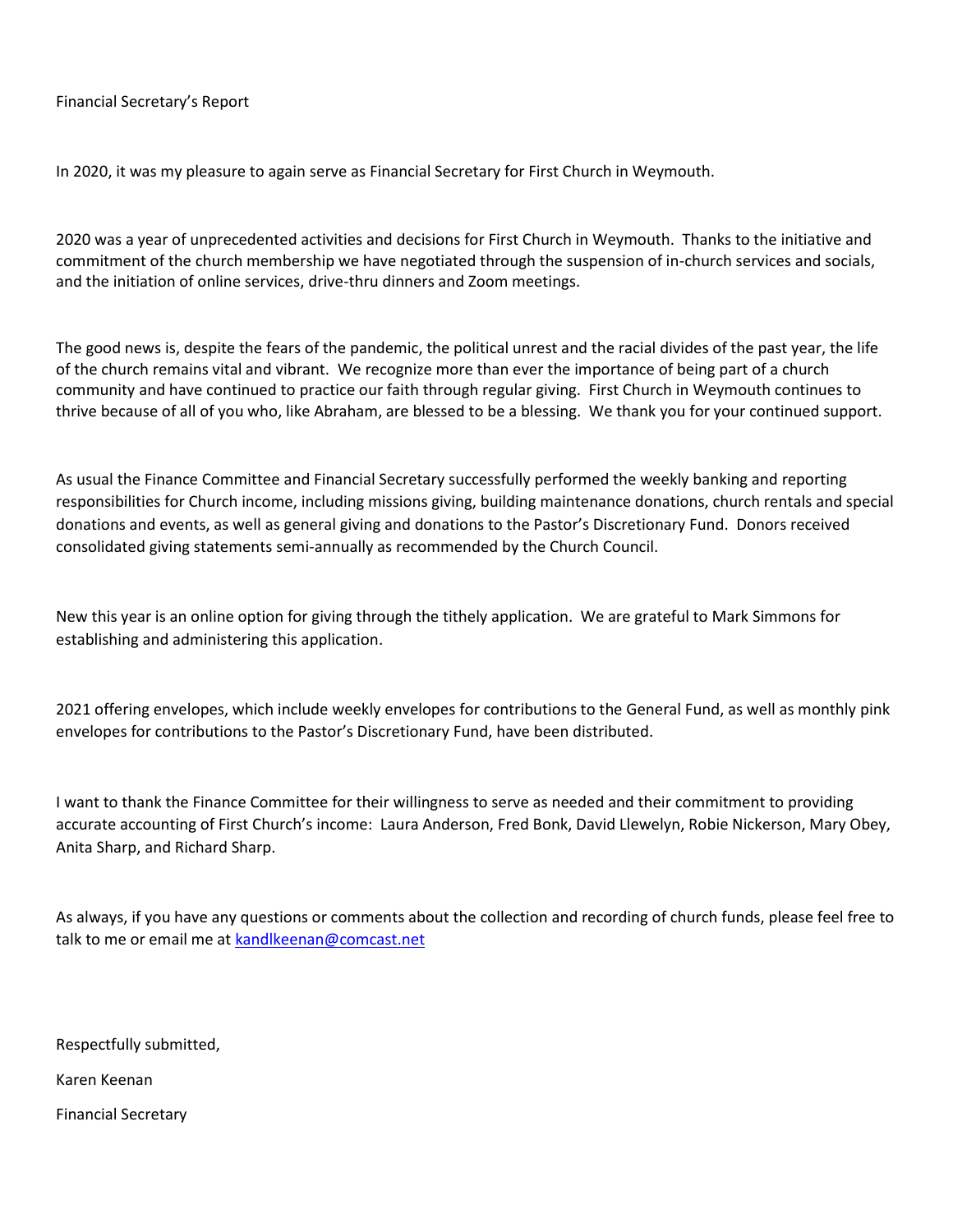## **The First Church in Weymouth Church Polity Roster**

-Proposed as of January 31, 2021  $-(\text{mo/year}) = \text{end of term}$ 

## **Church Council**

Ex officio: Moderator Pastor Associate Pastor Clerk **Treasurer** Financial Secretary Auditor Diaconate Chair Trustees Chair CE Chair Finance Chair M&O Chair Publicity Chair Sunday School Superintendent Youth Director At large: 4-year terms Elected 1 Mary Chenette (1/2025) 2 Open Moderator Appointees 1 Pam Pepe (9/1/2021) 2 Angela Service (2/3/2023) Pastor Appointees 1 Don Trudeau (5/9/2021) 2 Tom Wilburn (5/9/2021)

## **Board of Trustees**: 4-year terms

Don Trudeau (1/2022) Tom Wilburn (1/2022) Ray Bean (1/2022) Eric Remsen (1/2022) Leo Keenan (1/2022) Wayne Keith (1/2023) Nancy Courage (1/2024) Debi Llewelyn (1/2024) Gene Hunt (1/2024) Dick Sharp (1/2024)

## **Board of Deacons**

Deacons: 4-year terms Open **Open** Debi Llewelyn '14 (1/2022) Franklin Pepe '14 (1/2022) David Llewelyn '11 (1/2023) Janice Canty '19 (1/2023) Sue Belisle '19 (1/2023) Chuck Belisle '19 (1/2023) Mark Simmons '20 (1/2024) Rob Snow '13 (1/2025)

## Senior Deacons:

Janese Hunt, Gene Hunt, Pat Couper, Dorothy Pflaumer, Elaine Bean, Marilyn Field, Annis Remsen, Marcia Stoddard, Millie Keith, Judith Moore, Dorinda Fergason, Elaine Pepe, June Simmons, Ray Bean, Janet Trudeau, Marilyn Wilburn, Alison Cushing, James Moore, Don Trudeau, Ralph Fergason, Tom Wilburn, Wayne Keith, Randy Cushing, Eric Remsen, Don Pineau, Sr.

## **CE Committee**: 3-year terms

Janese Hunt (1/2024) Marcia Stoddard (1/2022) Nancy Courage (1/2022) Debi Llewelyn (1/2023) Janet Trudeau (1/2023) Annis Remsen (1/2024) Sunday School Super, ex officio

## **Finance Committee**: 3-year terms

Anita Sharp (1/2022) Laura Anderson (1/2022) Mary Obey (1/2023) David Llewelyn (1/2023) Fred Bonk (1/2023) Richard Sharp (1/2024) Robie Nickerson (1/2024)